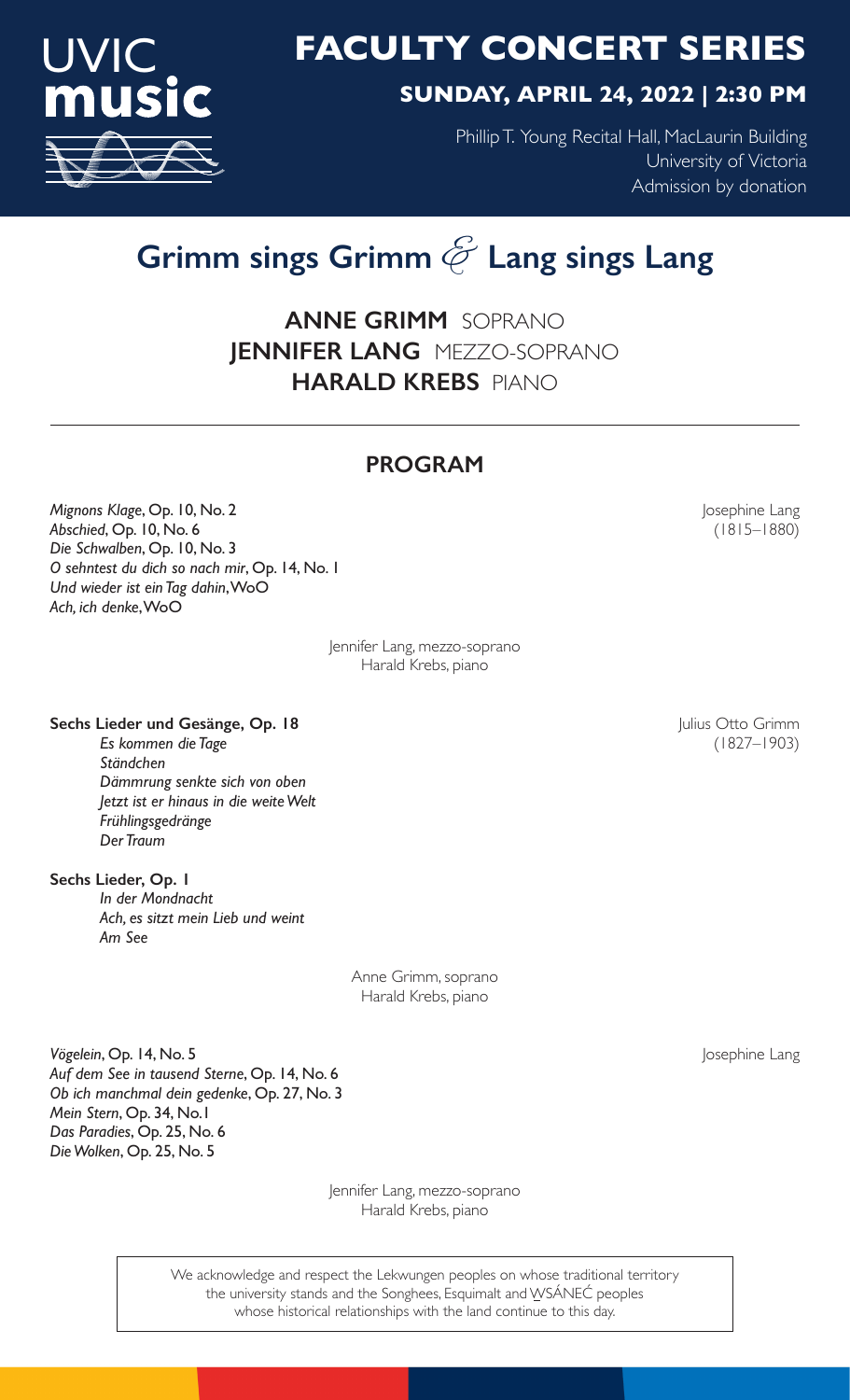# **TRANSLATIONS**

By Sharon and Harald Krebs

JOSEPHINE LANG (1815–1880)

#### *Mignons Klage* (Mignon's Lament), Op. 10, No. 2

Only those familiar with yearning Know what I suffer! Alone and separated From all joy, I gaze at the firmament Toward every side. Ah, he who loves and knows me Is far away. I am growing dizzy, My innards are on fire. Only those familiar with yearning Know what I suffer!

#### *Abschied* (Farewell), Op. 10, No. 6

I loved you, and ah, I must renounce [you]. I do not rage at you, I rage at fate. If you shall ever ask me about my tears, You may just give yourself the answer back.

I loved you, I do not wish to conceal it, Even if pain was the only end of the long yearning. Is love not the lot of beautiful souls, And is feeling not rewarded with feeling?

I love you, and I cannot forget you; Yet I shall remain silent with restrained pain, I shall press all my grief into a single tear, Into a single sigh my crushed heart.

As my ideal you shall now hover before me: What I thought and felt I shall dedicate to you. You shall fan the embers of my imagination, You shall be my song and my muse.

Leave me the joy of worshipping you in spirit, Of embracing your image in sweet dreams, Leave me the comfort of the quiet tears of melancholy, The wondrously sweet delusion of nearness of spirits!

So fare thee well! never shall your image desert me, Even if your heart soon forgets mine; I have forgiven you and fate, And I am gladdened, if only you are happy.

#### *Die Schwalben* (The Swallows), Op. 10, No. 3

The snow is gone, has flowed away Into the great, vast ocean. The swallows have returned, They came back, I know not whence. I only know that they found each other again, Because love does not abandon love, And they are setting up house here, For love builds a nest for love. Often when they had flown away, And the time of flowers approached, Then they came flying back again; They came, what concern was it of mine? I was happiest when I saw them leave For a warmer clime far away. I could not stand their chatter, Of which I as yet understood nothing.

#### *O sehntest du dich so nach mir* (Oh, if you yearned for me), Op. 14, No. 1

Oh, if you yearned for me As I yearn for you, You would come to me.

My eye is nothing but a beam [of light] seeking you, Full of sweet torture. Oh come to me just once!

In my ear, everywhere, Constantly echoes Your dear word!

If you yearned for me As I for you, You would already be here!

#### *Und wieder ist ein Tag dahin* (And again a day has passed), WoO

And again a day has passed, And still no word from you -- I know not how I crept about All day until evening!

I know not how I stood and walked, What my eye did and my ear, For oh, before my soul there hung A black shroud.

I know not what I thought in my pain, For whatever I wanted to think, It was as if a hammer struck my heart, As if it was about to burst!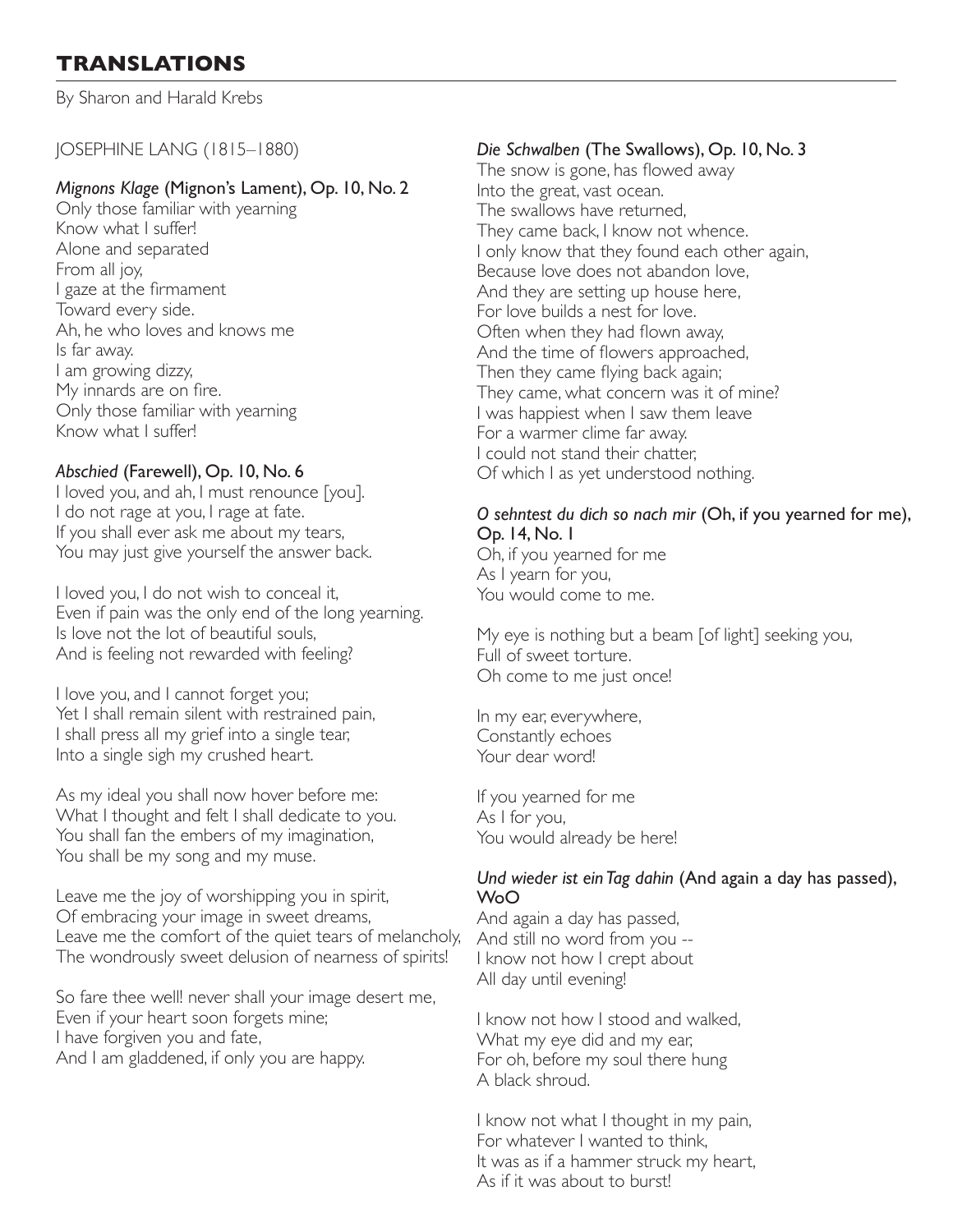*Ach, ich denke* (Oh, I think), WoO Oh, I think of, Oh I lose myself, In her image day and night! And no greeting From the sweet one, -- Oh, I would never have thought [that this could happen]!

Oh, I gaze Deep into the blue heavens Until my eye is filled with tears. Oh, I listen to discover If there is a swishing of her garments Even though she is far from me.

To the birds, the breezes, Clouds, scents, I impart the most profoundly meaningful messages, But heedlessly You permit them To roam and ramble past you.

Thus you miss, Thus you dream away The only thing that gives me peace? You feel no pain In your heart? You have ceased to love so soon?

#### OTTO JULIUS GRIMM (1827–1903)

### **Sechs Lieder und Gesänge, Op. 18**

No. 1: *Es kommen die Tage* (The days come) The days come, the nights pass, The sun shines, the stars as well; I lean at my window night and day And gaze after the wandering clouds Into the broad, endless distance.

Down below along the streets Many industrious, happy people are walking; With rejoicing jests and loud singing And with the shrill sound of violins A wedding party came by today.

What did I care about the friendly greeting That many a comrade sent me? With sweet force my eye is drawn To where I saw your fleeing, beautiful form For the last time.

To be sure, the sun shines; so brightly blink The stars on the vault of heaven: How I once loved them and was fond of them, But ah! no bright star shines for me Since you departed for faraway places!

#### No. 2: *Ständchen (*Serenade)

Roses, which with crimson bouquets Twine yourselves around the quiet house, Breathe ye the sweet Scent into Her little window, Weave dreams for her, beautiful and pure, For her, who is herself like a rose!

Silvery moon, only you alone Gaze into the chaste little chamber Where she sleeps, the sweet one; Unrecognized Upon the wall With your hand of light write Many greetings of my heart to her!

Rosebush and moonlight, Do you wish to do what I've asked? Do me that favour! Greet her for me, Tell her That she is dear and valuable to me, My one and only among all others!

#### No. 3: *Dämmrung senkte sich von oben* (Twilight descended from on high)

Twilight descended from on high, All nearness is already far; But first to be lifted up With its lovely light is the evening star! Everything sways into uncertainty, Mists creep aloft; Reflecting deep black darkness, The lake rests.

Now along the eastern realm I discern moonlight and glowing, The hair-like twigs of slender willows Jest upon the nearby waters. Through the moving play of shadows Trembles the magical radiance of the moon, And through my eyes coolness passes Comfortingly into my heart.

#### No. 4: *Jetzt ist er hinaus in die weite Welt* (Now he has gone off into the wide world)

Now he has gone off into the wide world, Took no farewell, You lively musician in forest and field, You sun that brightens my day, When shall you return to me?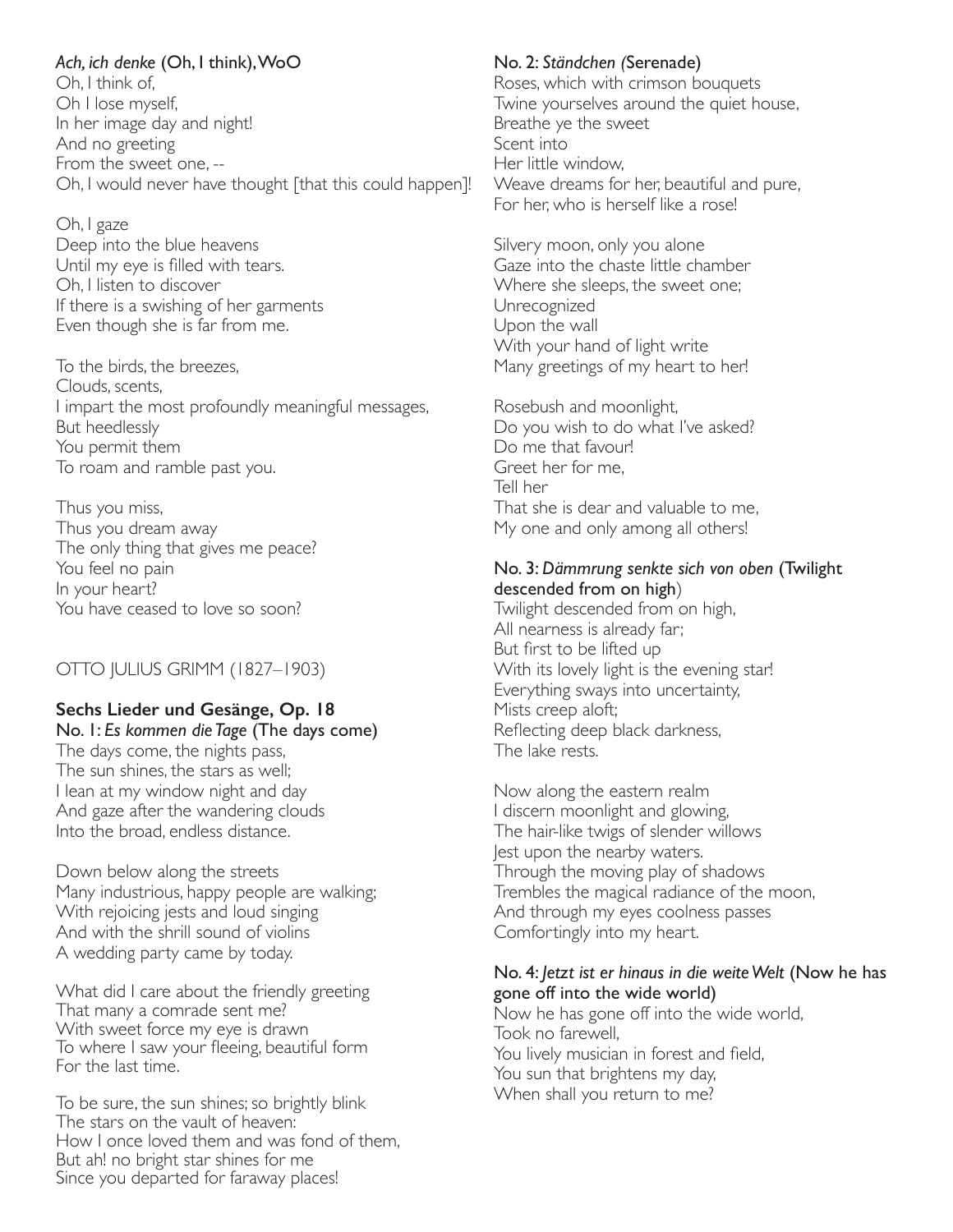I had hardly looked properly into his eyes When the dream was already ended. Oh Love, why do you bring people together, Oh Love, why do you fan the sweet flame, When things change so quickly and sadly?

#### No. 5: *Frühlingsgedränge* (Tumult of Springtime)

Children of spring in a colourful tumult, Fluttering blossoms, scented breezes, Languishing, rejoicing love songs Dash themselves at my heart from out of every bush. Children of spring swarm about my heart, Whisper into [it] with flattering words, Call into [it] with intoxicated clamouring, Rattle at long-locked gates. Children of spring, encircling my heart, What do you seek so urgently therein? Did I recently disclose it to you in a dream, While slumbering under the blossoming tree? Did the morning winds bring you the tidings That I have enshrined in my heart Your lovely playmate, That I secretly and blissfully carry her image there?

#### No. 6: *Der Traum* (The Dream)

In the most beautiful of gardens there wandered Two lovers hand in hand, Two pale, sick figures, They sat in the flowery landscape.

They kissed each other's cheeks, They kissed each other's lips, They held each other tightly, They became young and healthy.

Two little bells rang out brightly, The dream vanished immediately; She lay in the cell of a nunnery, He far away in a deep dungeon.

#### **Sechs Lieder, Op. 1**

#### No. 1: *In der Mondnacht* (In the moonlit night)

In the moonlit night, in the moonlit night in springtime, Angels walk about on quiet feet; Blond angels, devout and stealthy, They kiss the most beautiful flowers.

The sweet beloved of my heart, the most beautiful flower, Knows well whence the splendour comes, Which flames upon your face today: You are still lost in the dream of night.

You are thinking of the angels who through the open window Descended to you upon moonbeams To breathe quiet kisses upon your lips and cheeks In the moonlit night, in the moonlit night in springtime.

#### No. 2: *Ach, es sitzt mein Lieb und weint* (Ah, my beloved sits and weeps)

Ah, my beloved sits and weeps Upon the rock by the lonely house, Do not weep, my love, I am coming, And all your sorrow shall be ended.

I have seen foreign lands, Foreign girls, foreign fortune: But it was your eyes that showed me The way back to my homeland.

#### No. 3: *Am See* (At the Lake)

A solitary willow stands At the damp edge of the shore, With a quiet surging, the blue wave Beats against the shore; It toys with the willow's trunk, It bedews its root. In greeting, the willow inclines its green branches Toward the trifling wave, And kisses the reflecting water, And sees there its own image, And the wave yearningly swells Toward the friendly greeting.

And particularly when there is a soughing in the leaves, So quiet and melancholy, The wave hearkens in devout empathy To the laments of its friend; And when the babbling wave Moves against the shore, The willow tree leans its listening leaves Close upon the water, And listens to the chatter of the wave, And to what it secretly entrusts to the tree -- Listens devoutly, as if it were The words of a tender bride.